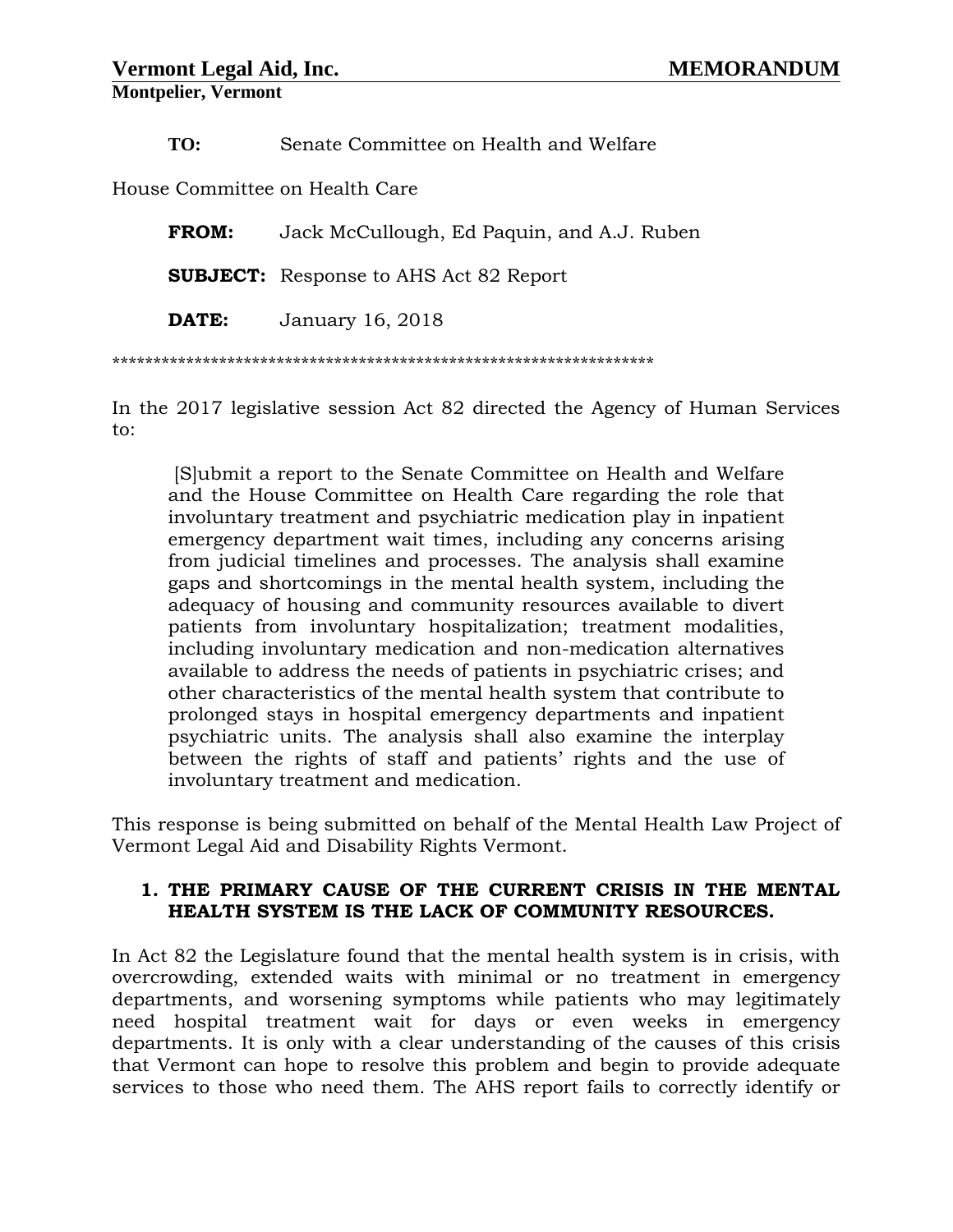**Montpelier, Vermont**

adequately address the causes of Vermont's mental health crisis, and consequently hampers the Legislature in the search for a solution.

The primary driver of Vermont's mental health crisis is not a lack of involuntary treatment, or delays in the court system. Rather, people are stuck in Vermont's psychiatric hospitals because of inadequate housing resources in the community. Every psychiatric hospital in Vermont is housing patients not because they need inpatient psychiatric care but because, although their clinical condition would justify a discharge to a less restrictive setting, there is no available placement. When patients who don't need hospital care are stuck in a psychiatric unit the beds that they are occupying are not available for those who may be in psychiatric crisis, but continue to be detained in emergency departments.

In short, by failing to provide adequate outpatient resources, Vermont is choosing to confine psychiatric patients in the most restrictive and most expensive possible setting, thereby both needlessly depriving citizens of their liberty and wasting public funds.

In our opinion, the most important and effective thing the State of Vermont could do to reduce needless hospitalization would be to dramatically increase community treatment and residential resources. Pursuing other measures before completing this effort is certain to increase involuntary detention and reduce patient autonomy without improving long-term outcomes.

#### **2. THE JUDICIAL SYSTEM IS ALREADY EFFECTIVE IN PROVIDING PROMPT HEARINGS AND DECISIONS IN CASES WHERE THEY ARE NECESSARY.**

In order to consider the needs of the judicial system in mental health proceedings it is important to understand how the courts handle mental health cases. Since the closure of the Vermont State Hospital (VSH) the judiciary has developed a system to process mental health cases promptly and efficiently.

The great bulk of mental health proceedings are now conducted in the four counties in which a psychiatric hospital is located: Chittenden, Rutland, Washington, and Windham. Each of these courts has dedicated a day or half day per week for trials in mental health cases. When a new case is filed the court immediately schedules the case for a status conference, so that in each county the court will hold status conferences for all the mental health cases on one day, and hold trials either that same day or another day of the week.

The status conference is an opportunity for the attorneys in the case to discuss the status of the case with the court, talk about scheduling, and advise the court if the case appears likely to go to trial or has a chance of being resolved without trial. Whenever there is a case where either side indicates that a trial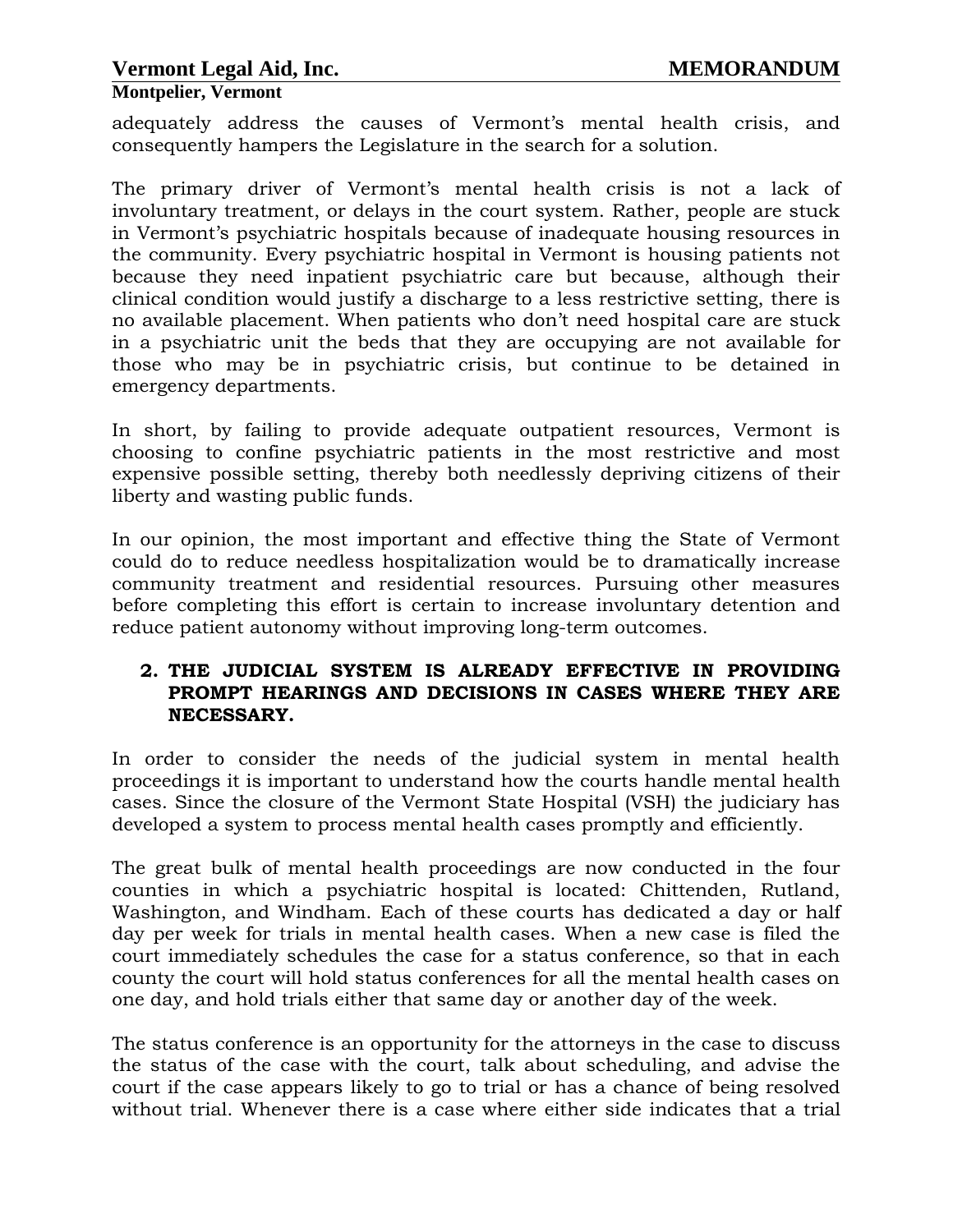will be needed, or that circumstances mandate expeditious handling, the status conference is a chance for the attorneys to let the court know that they consider the case a high priority for court time.

Special shortened time limits apply to involuntary medication cases, requiring a hearing within seven days of the filing of the application. When the state expects to file an application it is common for the attorneys for the state to consult with the court and the MHLP attorney assigned to the case regarding the timing of the application in order to ensure that the case will be set at a time when both attorneys are able to do the trial. In addition, if the patient has begun accepting medications it is not unusual for the parties to agree to a continuance to see if the trial will be needed at all.

The experience of the MHLP is that when cases are not held within the statutory time lines it is generally because both parties have agreed to a delay; there is some extraneous factor such as the unavailability of a witness or the court; or factors such as changes of venue when the patient has been moved from one county to another has caused a delay in case processing. Changing the statute on the timing of hearings will not change these factors.

## **3. THE AHS REPORT MISREPRESENTS THE TREATMENT OF MOTIONS TO EXPEDITE IN COMMITMENT PROCEEDINGS.**

In 2014, as part of a major amendment to Title 18, the Legislature adopted a provision to allow the state to file a motion for expedited hearing in an application for involuntary treatment, and requires the court to grant the motion "if it finds that the person demonstrates a significant risk of causing the person or others serious bodily injury as defined in 13 V.S.A. § 1021 even while hospitalized, and clinical interventions have failed to address the risk of harm to the person or others."  $18$  V.S.A. §  $7615(a)(2)(A)(i)$ .

In its report the Agency of Human Services alleges that "this has been interpreted by courts to be an incredibly high standard needing an actual injury to meet the threshold." Report, p. 22. This claim is a misrepresentation. In fact, since this section was adopted there has been only one case in which a motion for expedited hearing has been denied, in the case of *In re: D.N.*, No. 8- 1-15 Rdmh (February 10, 2015). The Department of Mental Health has admitted, both in conjunction with this report and when this was pointed out to them in 2016, that *D.N.* was the only case in which an expedited hearing was denied. Nevertheless, AHS continues to claim that the courts have required a standard that is not in truth applied to these cases.

The fact is that in almost every case when the state has filed a motion for expedited hearing it has been granted by the court without argument, and typically without opposition because the grounds for the motion are clear.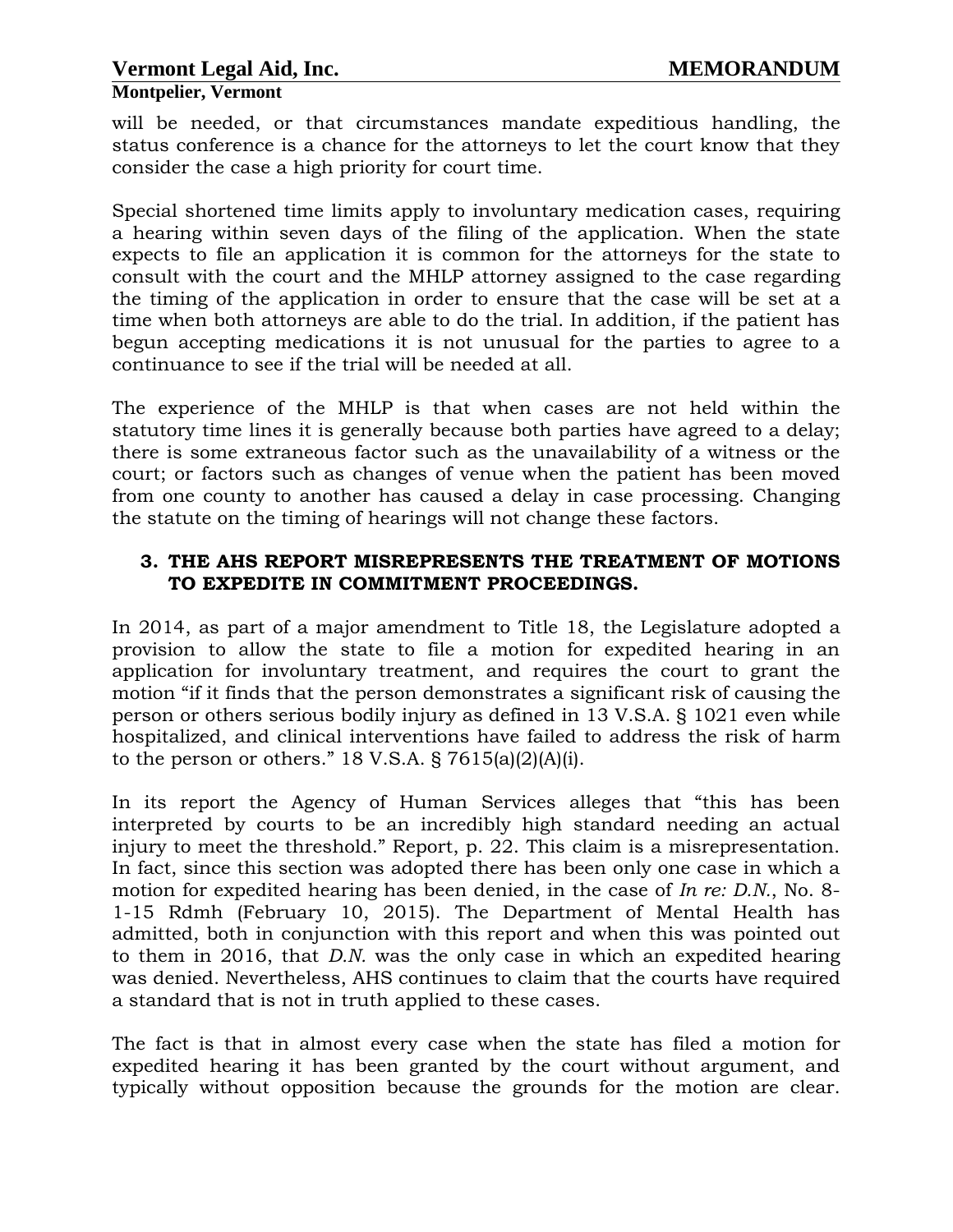There is no reason to change the statutory language when it is creating no difficulty for the state in its current form.

## **4. THE AHS REPORT FAILS TO ADEQUATELY CONSIDER PATIENT RIGHTS, ALTHOUGH DIRECTED TO DO SO BY THE LEGISLATURE.**

The mandate for the Act 82 study included a directive to the Agency of Human Services "to examine the interplay between the rights of staff and patients' rights", but the Agency report fails to do this.

The discussion titled "Interplay between the rights of staff and patients' rights and the use of involuntary treatment and medication" begins on page 9 of the AHS report and continues to page 20, consuming approximately ten pages of the twenty-six page report. Approximately three lines of this discussion consist of a passing acknowledgment of patient's rights. The entire remainder of the discussion consists of recitations by hospital administration and hospital staff of the reasons they favor curtailing patients' rights.

The Agency's omission of any consideration of patients' rights demonstrates that, rather than adhere to the Legislature's directive and conduct a balanced consideration of the issues involved in psychiatric treatment, the Agency entered into this effort determined to support only one course: increased and accelerated use of involuntary medications. To do so the Agency omitted from its report the notes of a public hearing held on August 17, attended by representatives of mental health agencies, advocacy organizations, patients, and family members. Many of the speakers opposed increased use of involuntary medications in eloquent and moving terms. The notes of that meeting, the contraction of the found at the contraction of  $\alpha$  at at the contraction of  $\alpha$ [http://mentalhealth.vermont.gov/sites/dmh/files/documents/news/Act82\\_Working\\_Meeting\\_201](http://mentalhealth.vermont.gov/sites/dmh/files/documents/news/Act82_Working_Meeting_2017-07-25.pdf) [7-07-25.pdf](http://mentalhealth.vermont.gov/sites/dmh/files/documents/news/Act82_Working_Meeting_2017-07-25.pdf), are attached.

Comments from the public included "it is not just me who felt that going through the ordeal of involuntary medication is coercive and horrific, I have heard from a number of other people, confidently [sic, probably should be "confidentially"], who are in a state of terror and fear. How does Vermont move forward with treatment when treatment becomes coercive and terrifying? She is terrified of hospitals" and "I have taken a strong stance over the years against involuntary medication, having had received it in the past. I found it to be coercive, traumatic and frightening. The times I was not suicidal or homicidal, I was drugged so heavily in the past I lost my memories twice, woke up covered in bruises. The State needs to take a hard look at hospitals who are using those in a very coercive way."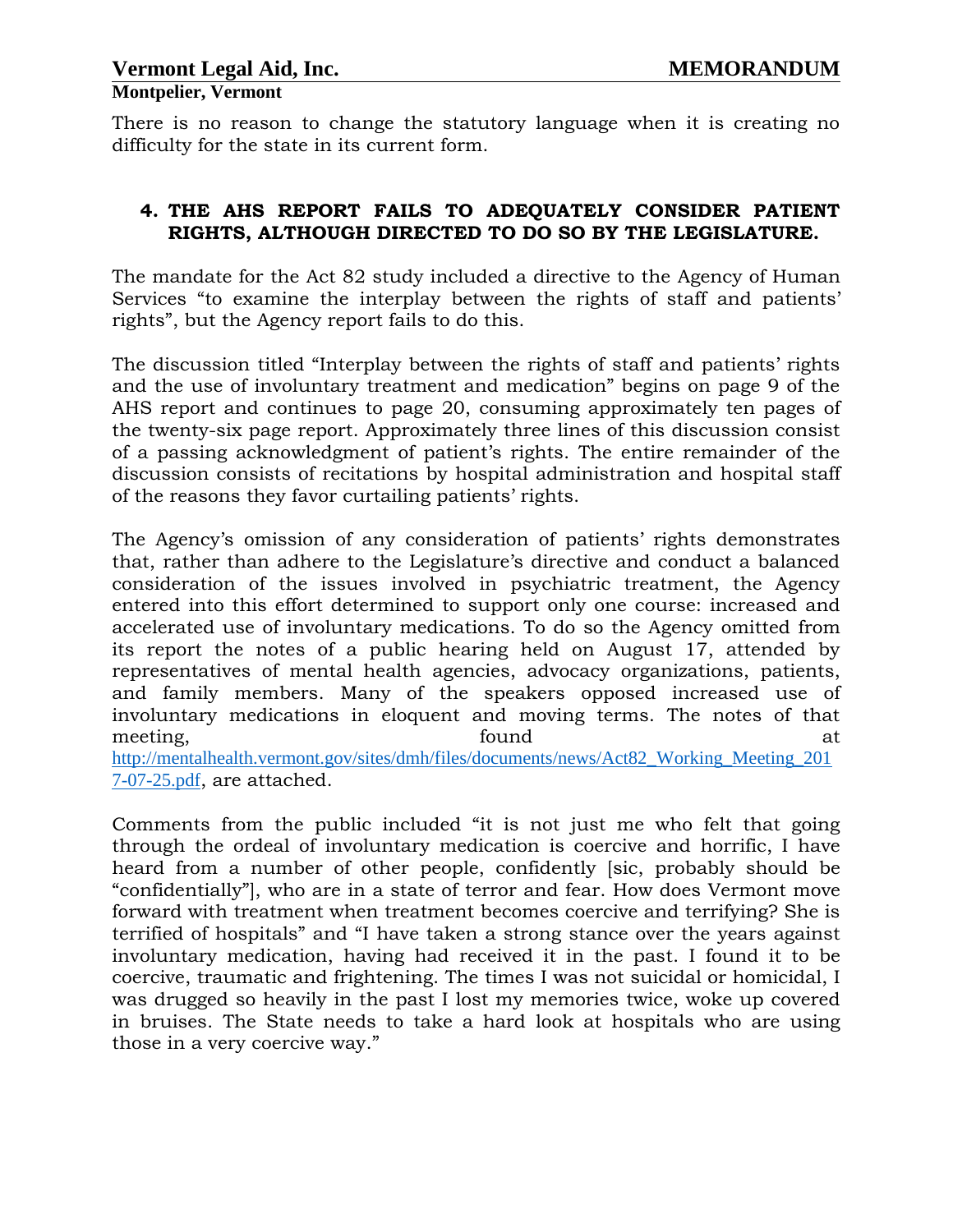# **5. THE ALTERNATIVE APPROACHES TO INVOLUNTARY MEDICATION PROPOSED BY THE AHS PROVIDE INADEQUATE PROTECTION FOR PATIENT RIGHTS.**

In addition to the proposal to increase expedited hearings, discussed above, the Agency report urges the Legislature to consider allowing guardians to consent to involuntary medication, or to create an administrative process to review involuntary medication proposals. We oppose both of these suggestions.

The proposal to allow guardians to consent to involuntary medication would lead to needless fragmentation of mental health proceedings and deprive patients of vital protections of their Due Process rights.

Guardians in Vermont are appointed and overseen by the Probate Division of the Superior Court in proceedings established by Title 14. 14 V.S.A. § 3705 allows a guardian to seek court approval to consent to medical treatment for a person under guardianship. The authority is broad and covers all kinds of nonemergency treatment, although it specifically excludes psychiatric medications.

Transferring these cases to the Probate Division would have two consequences. First, it would reduce the procedural protections now afforded to patients in involuntary medication cases. Unlike the Family Division, where proceedings are governed by the Vermont Rules of Evidence, the Rules of Probate Procedure explicitly provide for a lesser standard of evidence:

When necessary to ascertain facts not reasonably susceptible of proof under those rules, evidence not admissible thereunder may be admitted if it is of a type commonly relied upon by reasonably prudent persons in the conduct of their affairs. When a hearing will be expedited and the interests of the parties will not be prejudiced substantially, any part of the evidence may be received in written form.

Vermont Rules of Probate Procedure, Rule 43(a). We steadfastly oppose any legislative change that would reduce protections for Vermonters faced with the most extreme and intrusive involuntary procedures the state has at its disposal.

Second, it would add fragmentation and delay to the process. Under present law involuntary medication proceedings are often consolidated in court with other proceedings. Sometimes an application for involuntary treatment is filed and expedited, allowing for consolidation of the two proceedings; sometimes the application for involuntary treatment is not heard until twenty-six days after the application is filed, which automatically allows the state to file the involuntary medication application and have the two cases heard together; and sometimes an application for involuntary medication is consolidated either with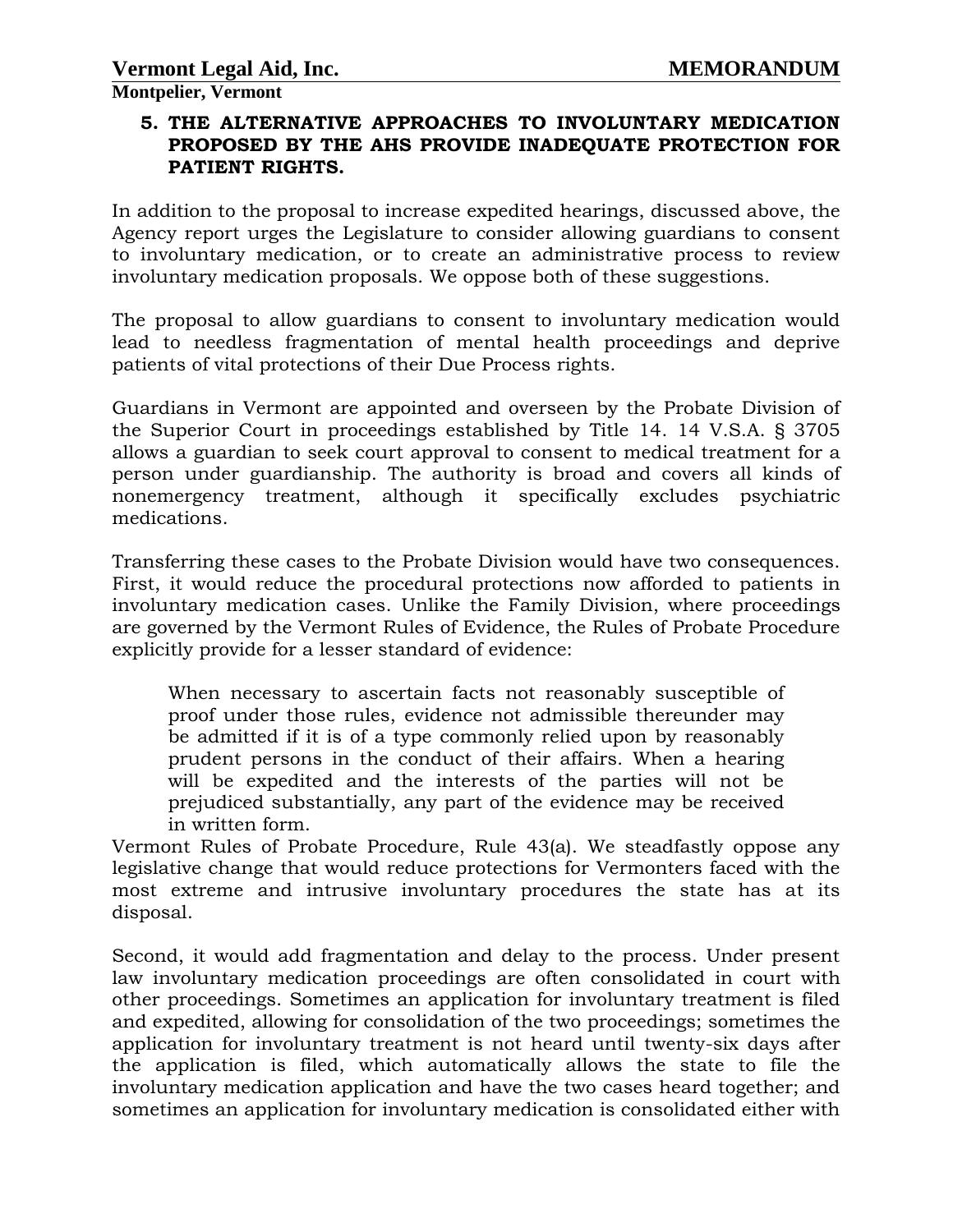## **Montpelier, Vermont**

an application for continued treatment or a request to revoke an order of nonhospitalization.

When these events occur under current law a single court hears both cases at once, the same attorneys are involved, and most of the evidence presented in court is the same. The state's proposal would require separate hearings in separate courts, applying different rules of evidence. It would needlessly consume the time of courts, attorneys, psychiatrists, and other hospital staff on two different dates or times, and would leave open the possibility of inconsistent adjudications.

An alternative proposed by the state is referred to as the "Administrative Option". Report, page 22. It is worth noting that a process of administrative hearings to consider involuntary medication applications is precisely what existed in Vermont before the Department of Mental Health proposed and obtained a legislative change that transferred these proceedings to the Family Court. *J.L. v. Miller*, 174 Vt. 288 (2002). Nevertheless, the Agency's proposal seems to be to assign decision making authority to another state psychiatrist and eliminate any opportunity for a patient to challenge the proposed involuntary medication.

If this proposal were adopted it would be immediately subject to constitutional challenge. Ever since the consent decree in *J.L. v. Miller* in 1984 Vermont psychiatric patients have had a mechanism for due process before nonemergency involuntary medication, including a hearing before an impartial decision maker, a right to appointed counsel, and a right to an independent psychiatric examination. If any system were adopted that did not provide at least these rights it would deny patients the right to due process of law. Such a proposal would be absolutely intolerable.

#### **6. WE OPPOSE REDUCING PROTECTIONS FOR CRIMINAL DEFENDANTS.**

We also object to the proposal set forth in the Agency's report to reduce time lines and focus on restoration of competency for all forensic patients. This would require a significant change of Vermont law and would potentially be unconstitutional. At present, Vermont law does not provide for involuntary medication for the purpose of restoring a defendant to competency to stand trial. This is not a minor oversight, but a specific recognition that the purpose of involuntary treatment, including involuntary medication, is to serve the treatment needs of the individual. Allowing involuntary medication simply to increase the opportunity to proceed with criminal charges and imprison the defendant perverts the nature and goals of any medical treatment.

In addition, the United States Supreme Court held in *Sell v. United States,* 539 U.S. 166 (2003), that "[T]he Constitution permits the Government to administer